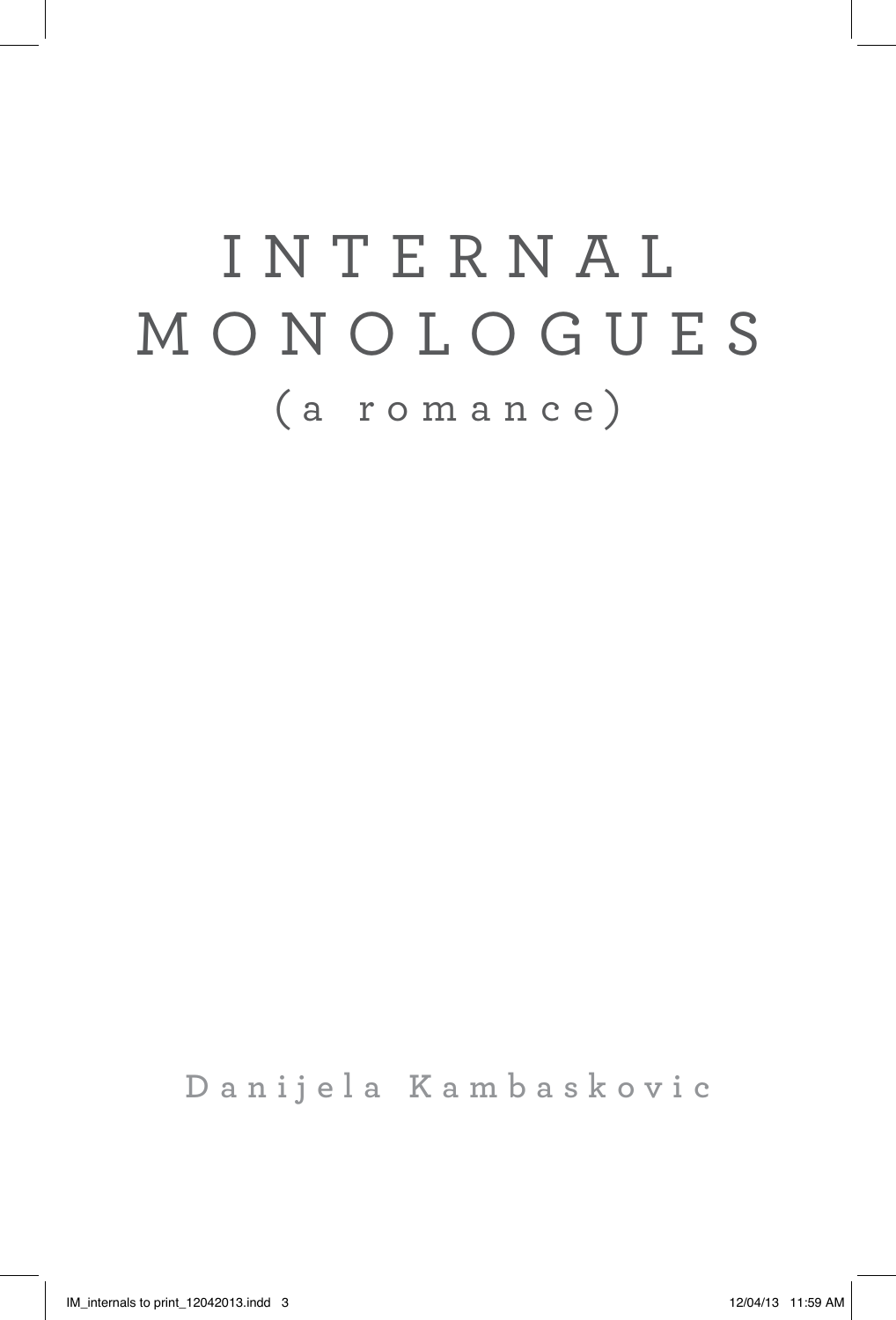## CONTENTS

| Kite-flying |  |
|-------------|--|
|             |  |
|             |  |
|             |  |
|             |  |
|             |  |
|             |  |
| Happiness   |  |
|             |  |
|             |  |
|             |  |
|             |  |
|             |  |
|             |  |
|             |  |
|             |  |
|             |  |
|             |  |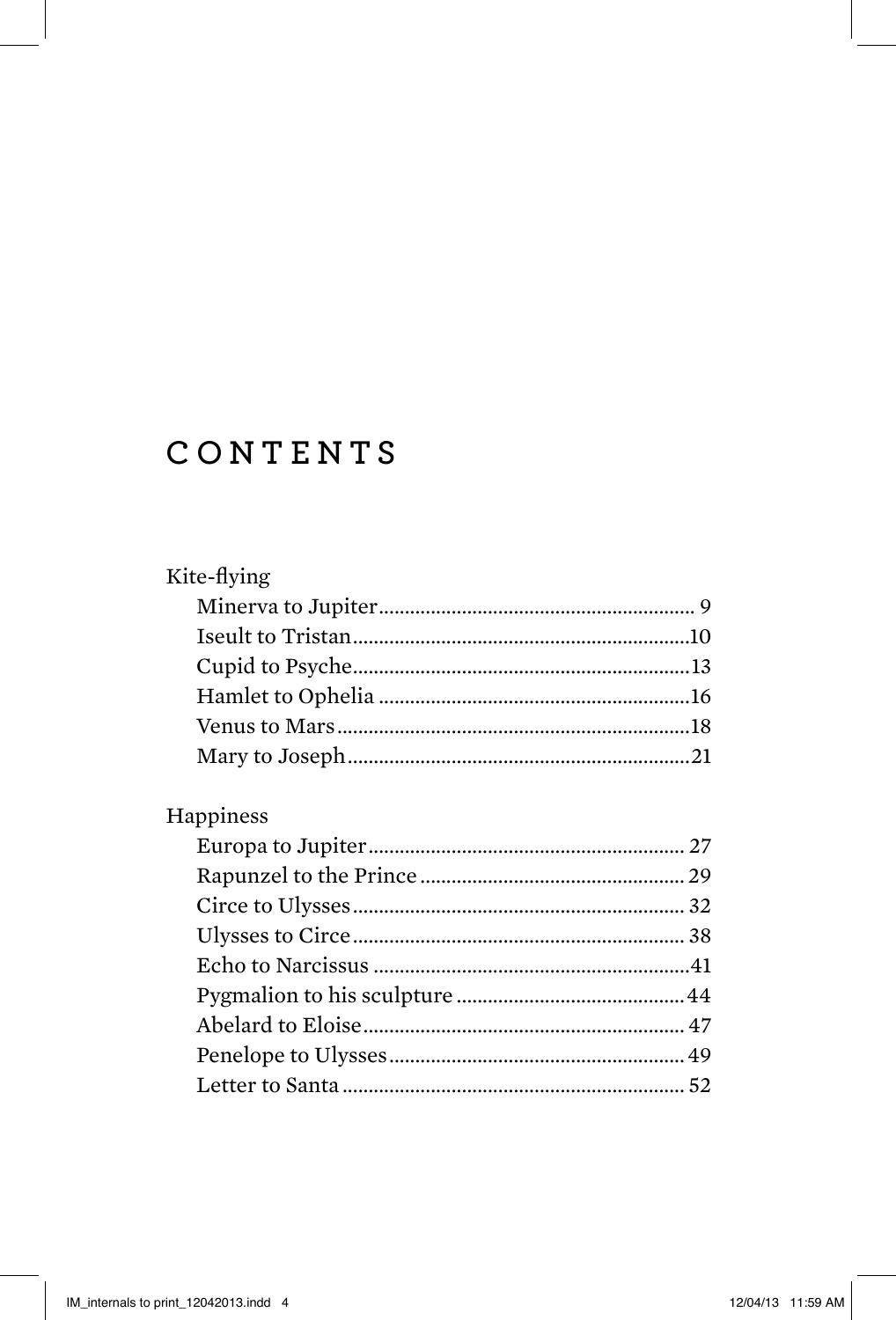| Belonging and Doubt |  |
|---------------------|--|
|                     |  |
|                     |  |
|                     |  |
|                     |  |
|                     |  |
|                     |  |
|                     |  |
|                     |  |

#### Furnace

| Jason to Medea (The Unapologist) 104 |  |
|--------------------------------------|--|
|                                      |  |
|                                      |  |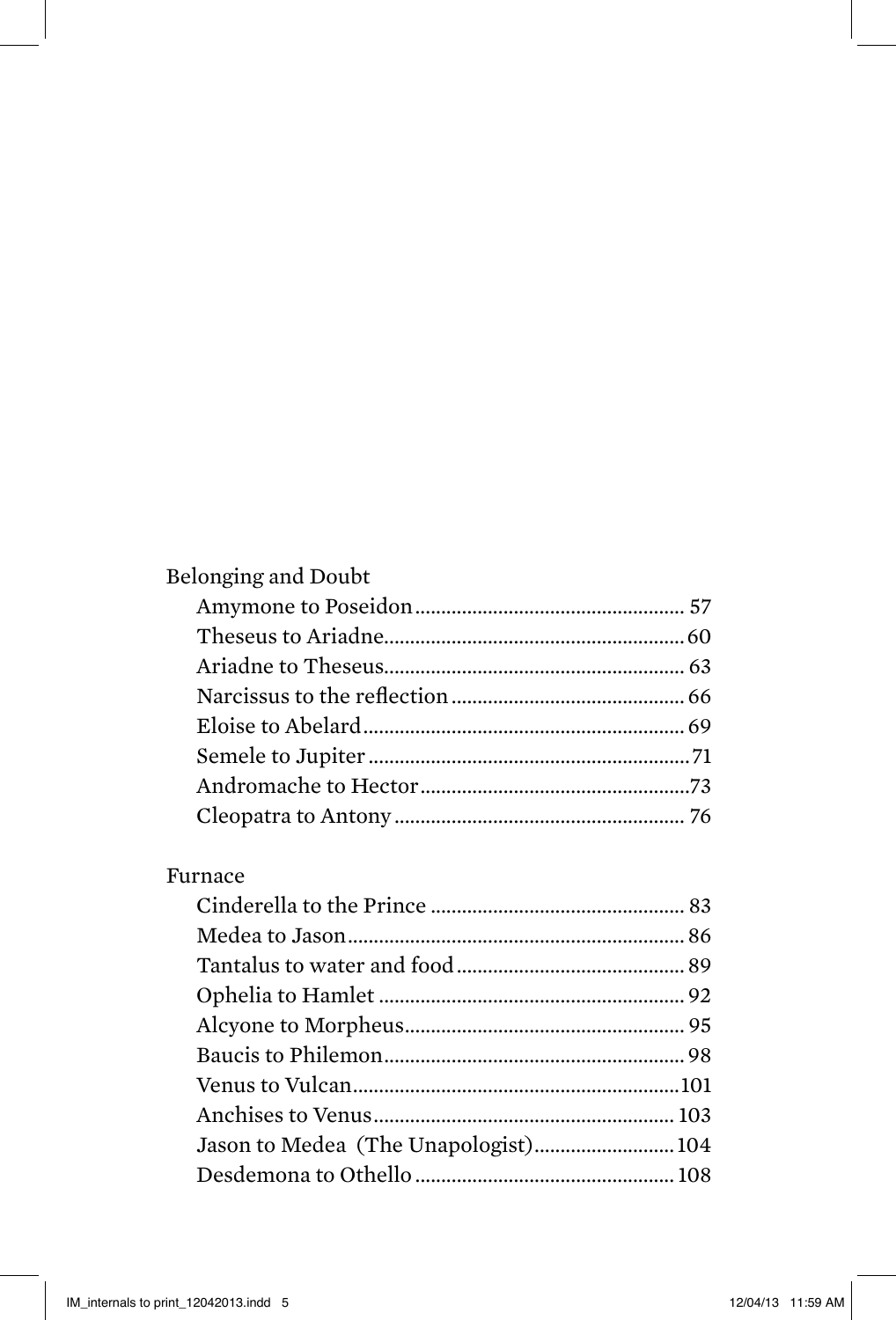## **Kite-flying**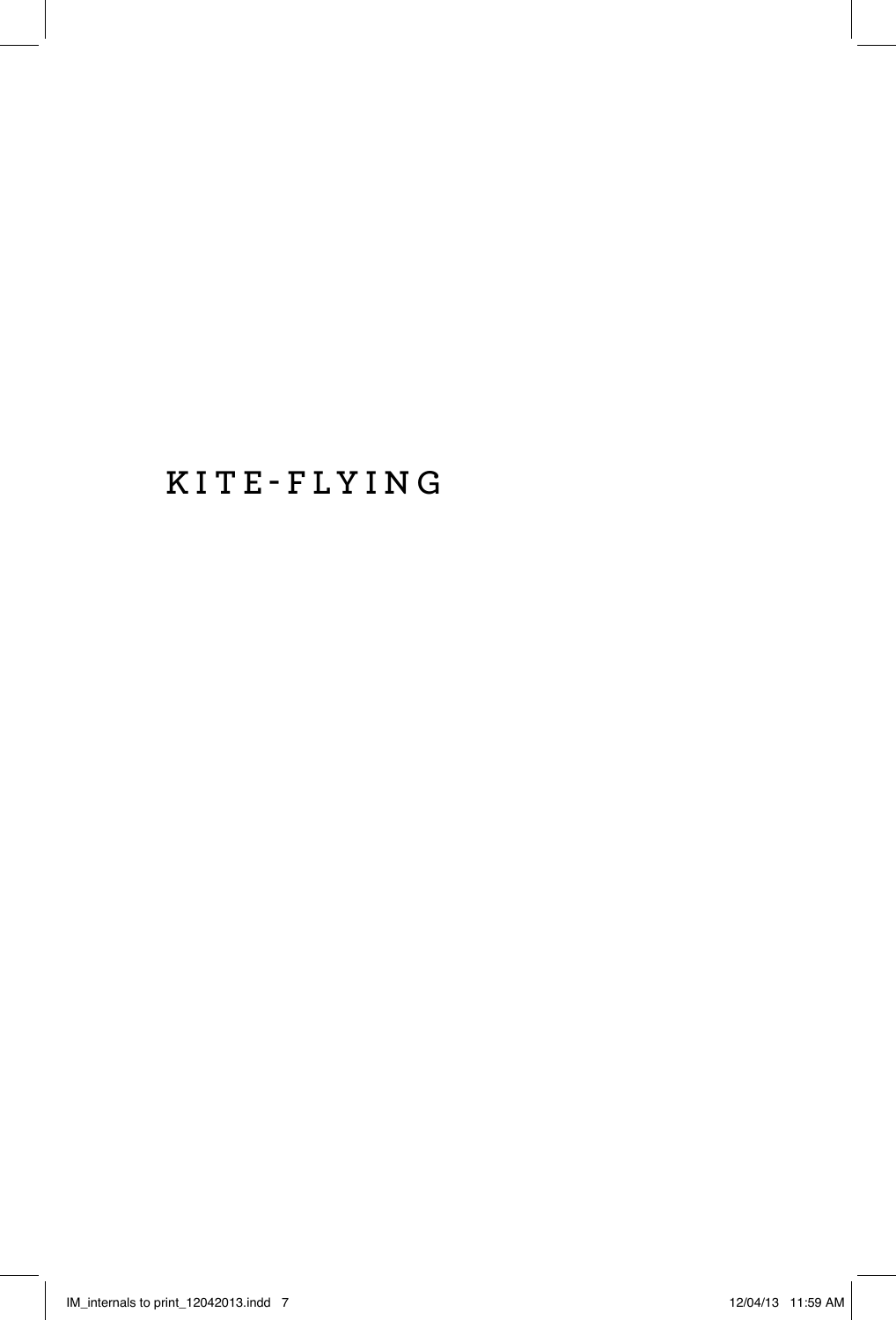#### **Minerva to JupiteR**

Nothing ever goes the way I want it done and written love is too pale when performed;

intent loses face and glee its muscle tone, they age miserably, sit on the toilet, looking at the spreading flab, wondering where the kick went.

But I was thinking of translating you to that other space in my palm where memory is alone with itself,

where Herodotus' men live mouthless, all eyes,

devouring food which can never rot, make me sick or leave my body.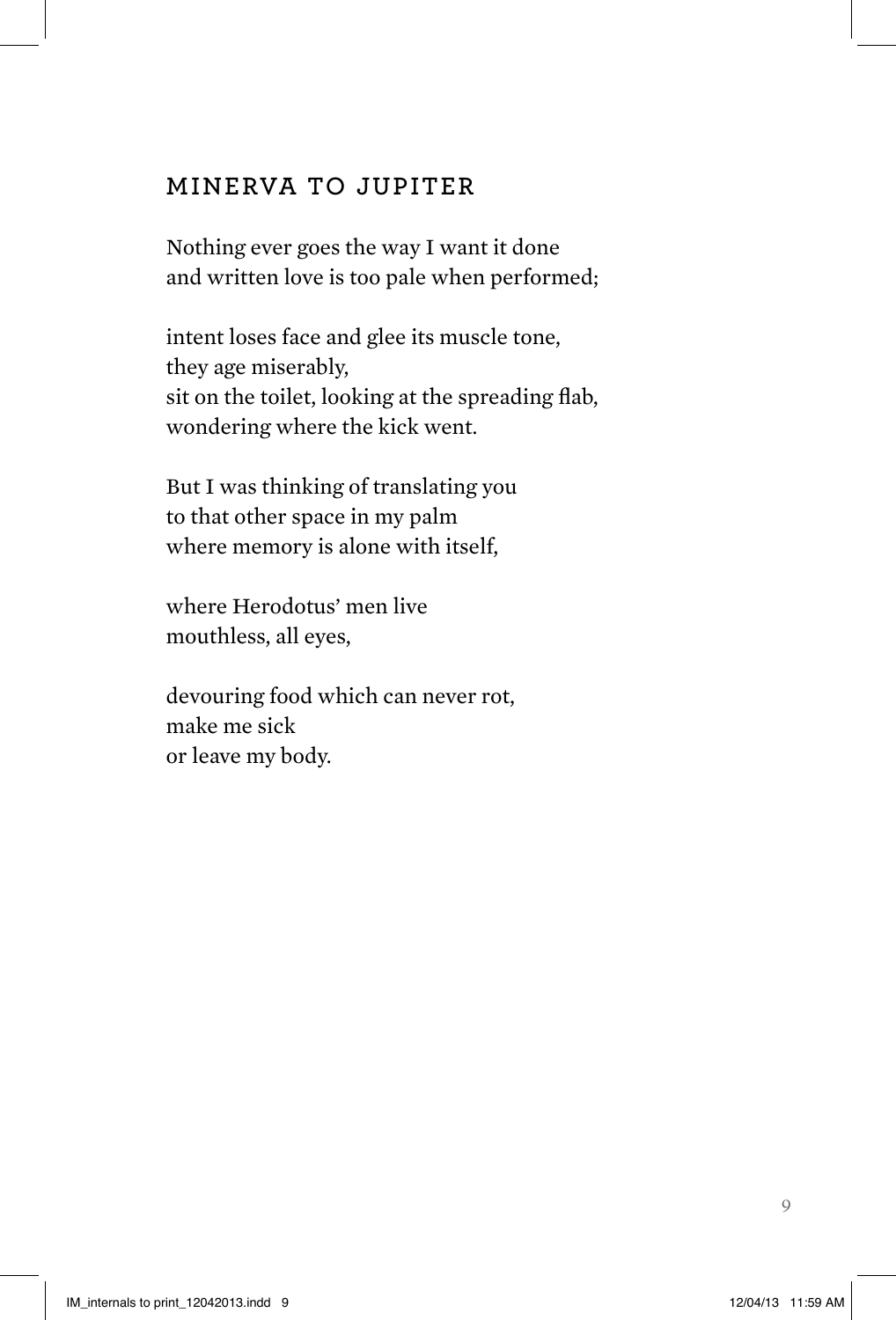#### **Iseult to Tristan**

1

A sudden wind brought the cold: I took my coat out of its shroud

and closed my face against the icy dust.

I put my hands inside my pockets and found you there.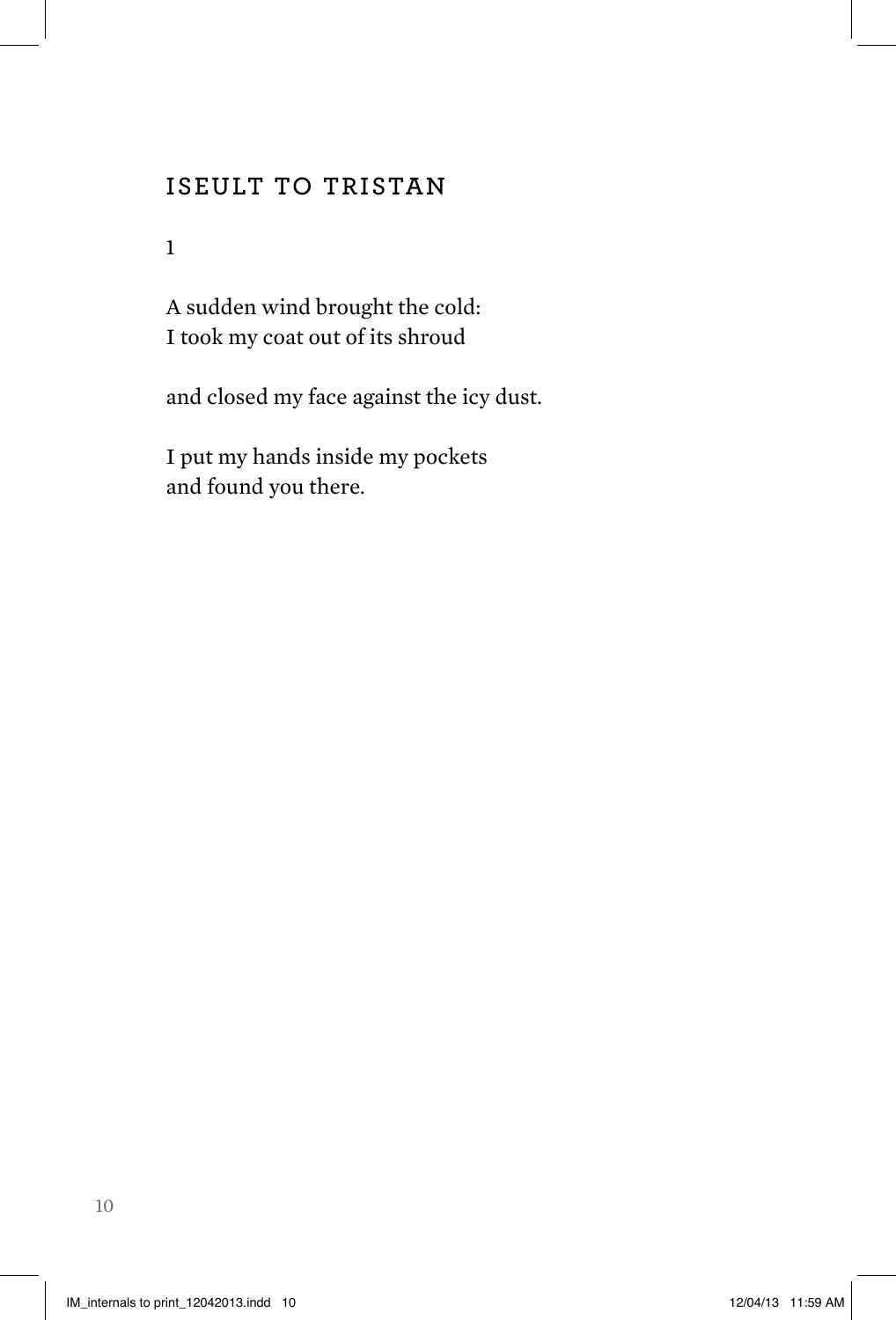Tiredness has a way of filling your bones

then seeping out glutinous like blood to cover desks and screens.

I asked for rest and got to key

for the e-sail on the empty sea.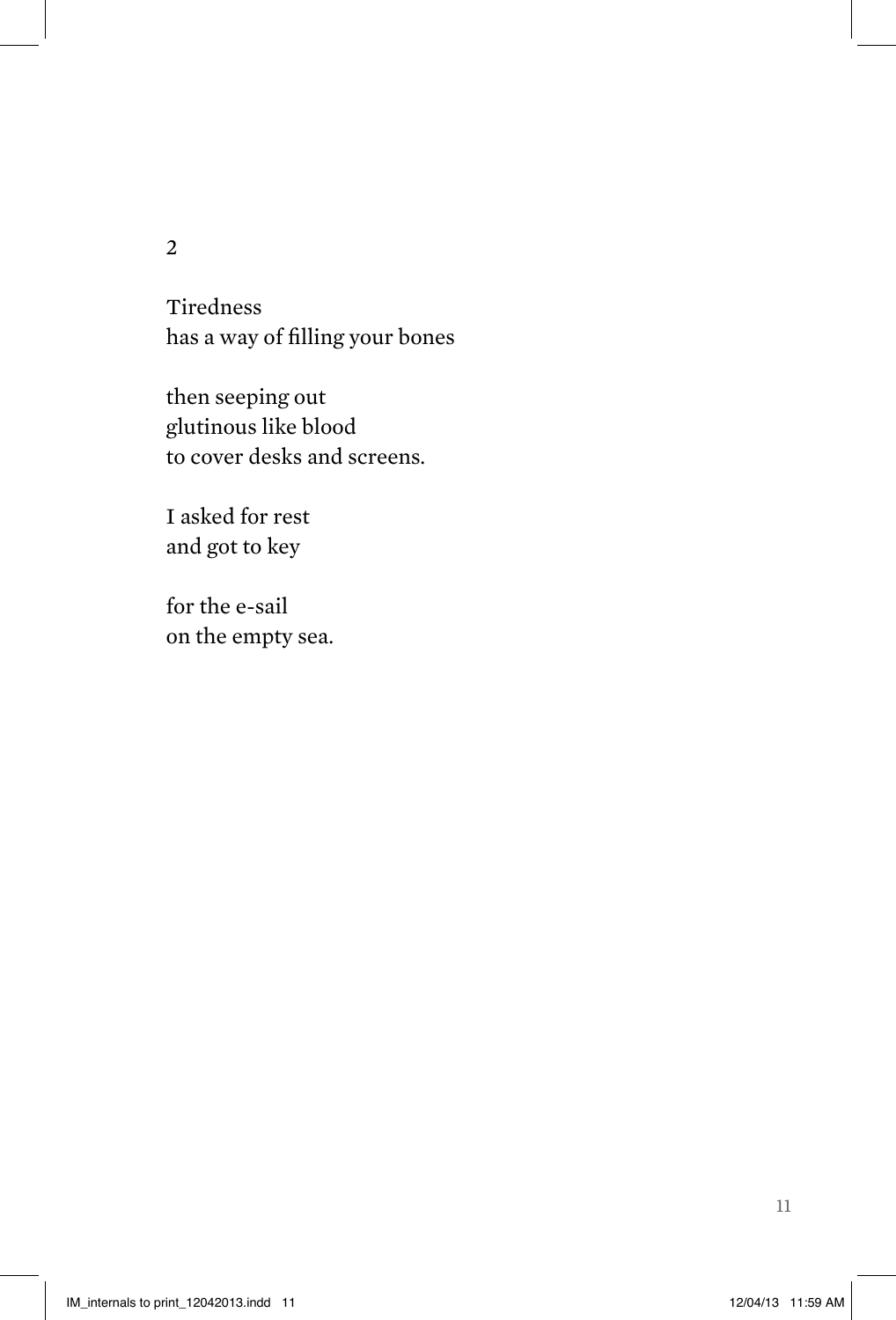While the hot water pummelled I turned to face my hungry core:

the eye of a large cat, the cigarette tip glowing briefly

in the mouth of an intruder just before it is pressed into your skin.

My familiar sheets were cold and your imagined skin scalded me:

word pushed into unformed thought,

and, suspended on a chemical cloud,

I floated into your harbour to bide my time.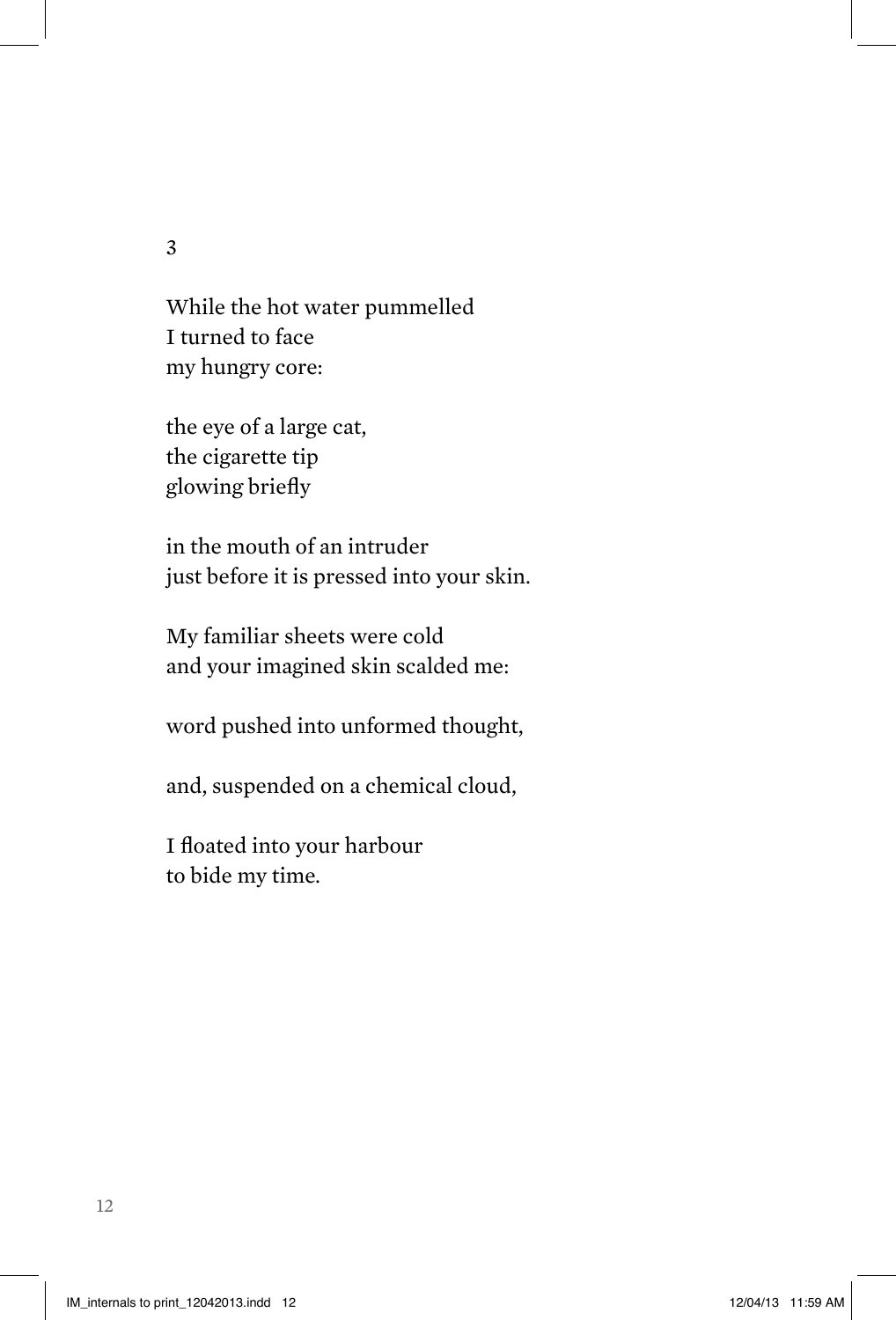### **Cupid to Psyche**

1

Between waking and sleep

I kissed you open and licked your heart.

As if through butter your hand entered

my muscle wall and took the quiver.

I bled but you never removed your eyes;

our bloods stained the sky and were made sacred by the new light.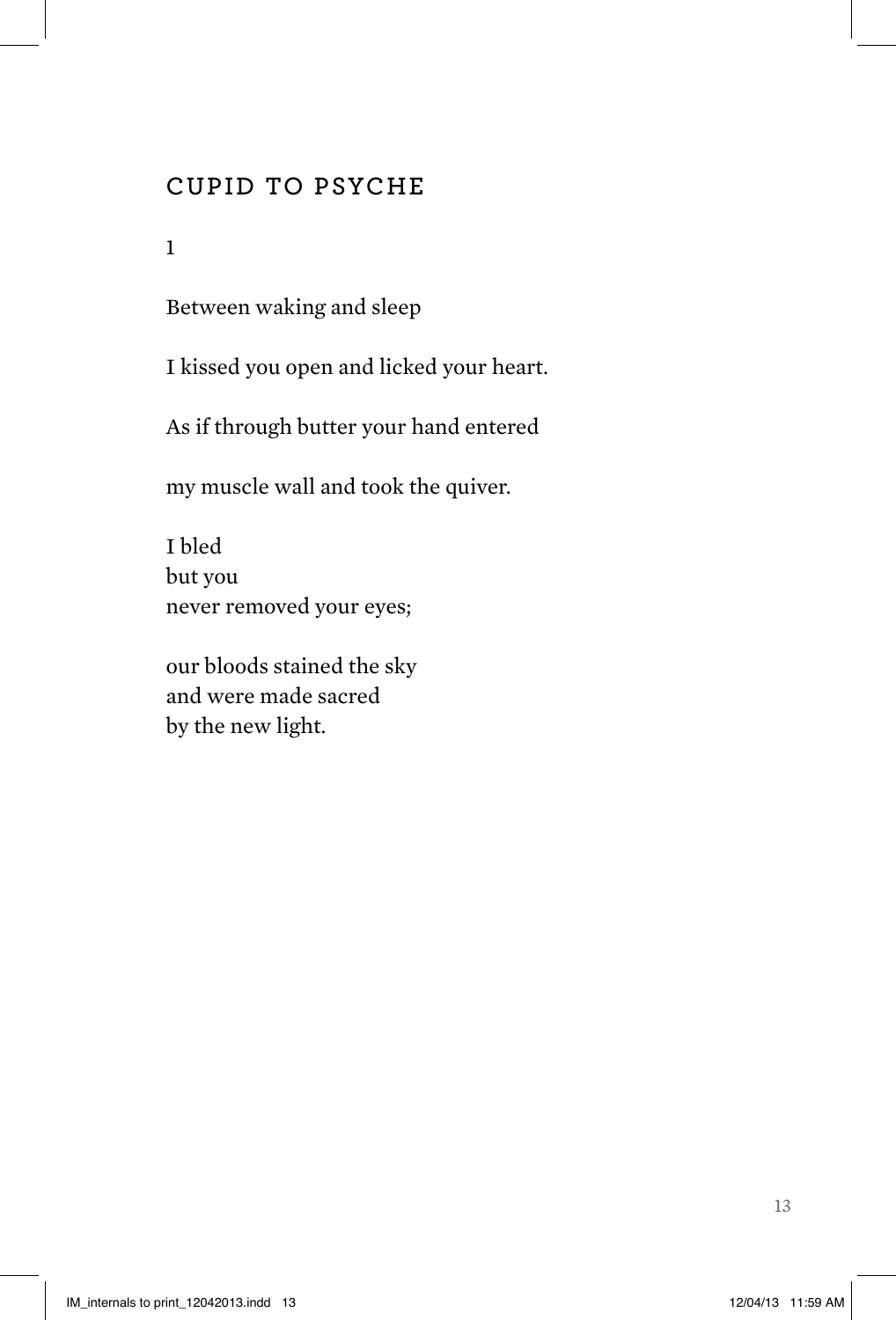I see you merging, and she believes you mean it.

Your payback: never quite giving what she wants.

If you will just give me your veins and hold my face above water,

I'll show you a place where merging stops: no payback needed.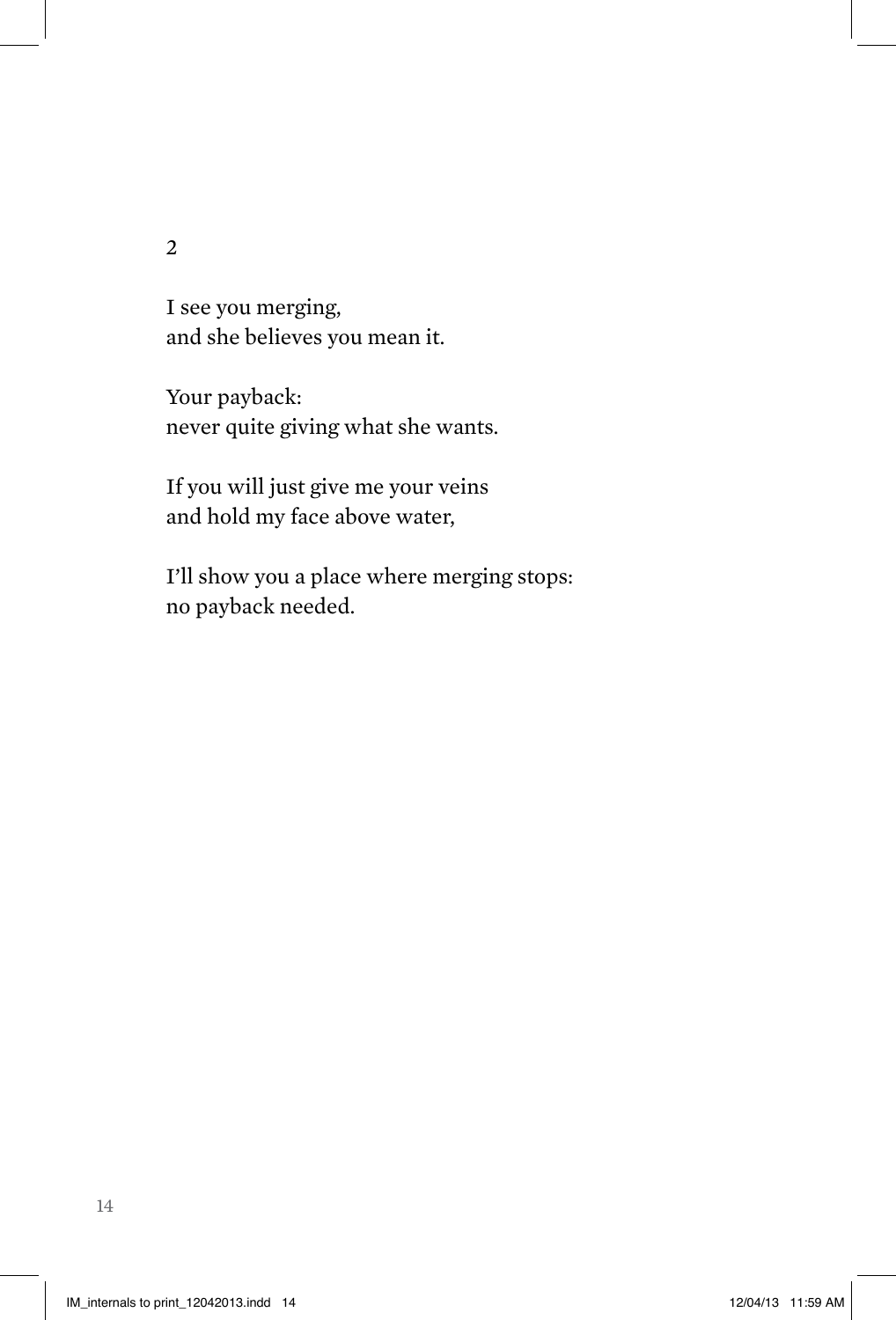My arrow crossed yours and stroked it gently in mid-flight.

Continents whooshed by: a certain aim, bull's eye.

two worlds dead, one alive.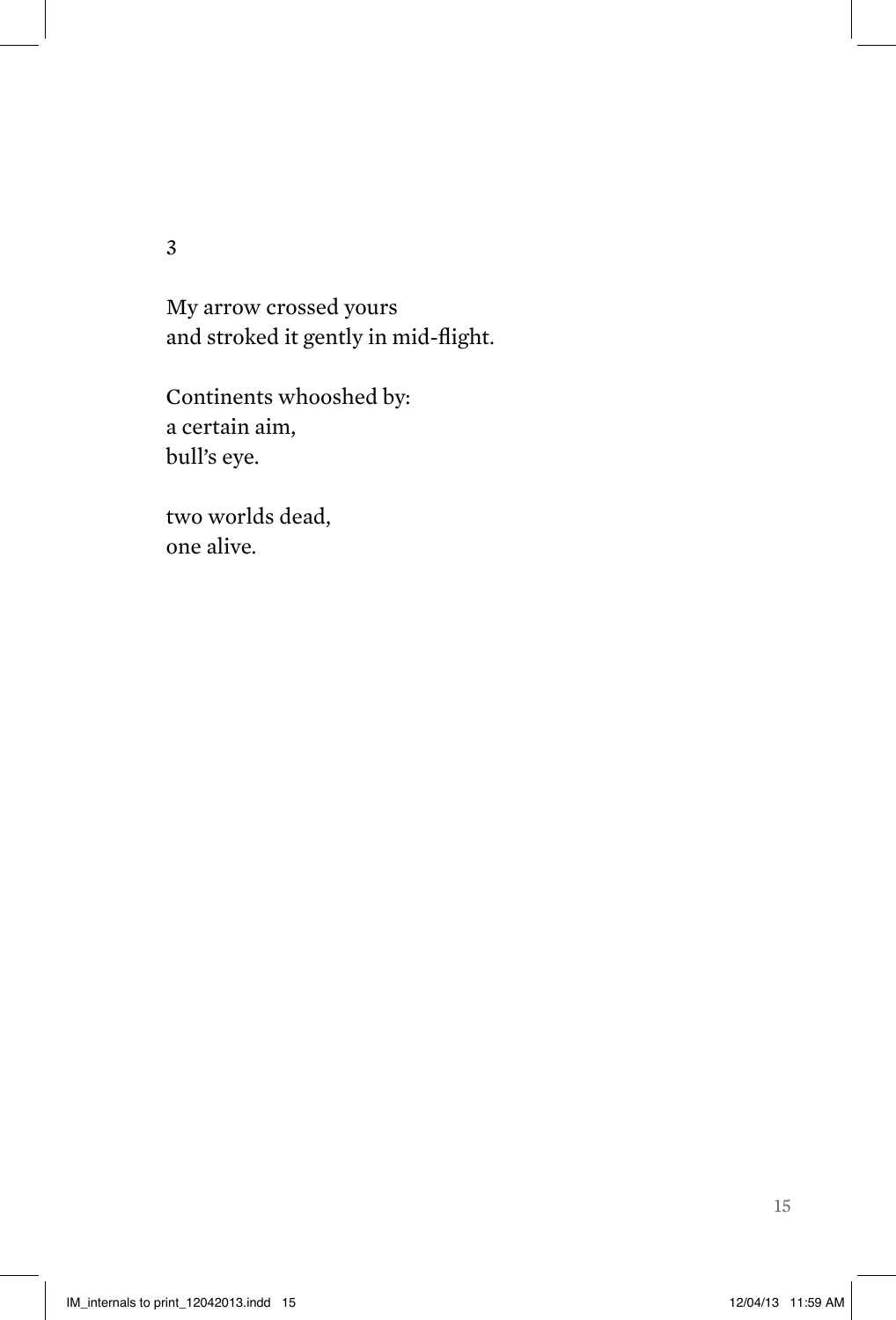### **Hamlet to Ophelia**

1

O yes: this was unexpected.

Your lips, wide, soft pillows, smothered the breath in my skin.

You grazed my nerves awake and kicked all the tins in the dark.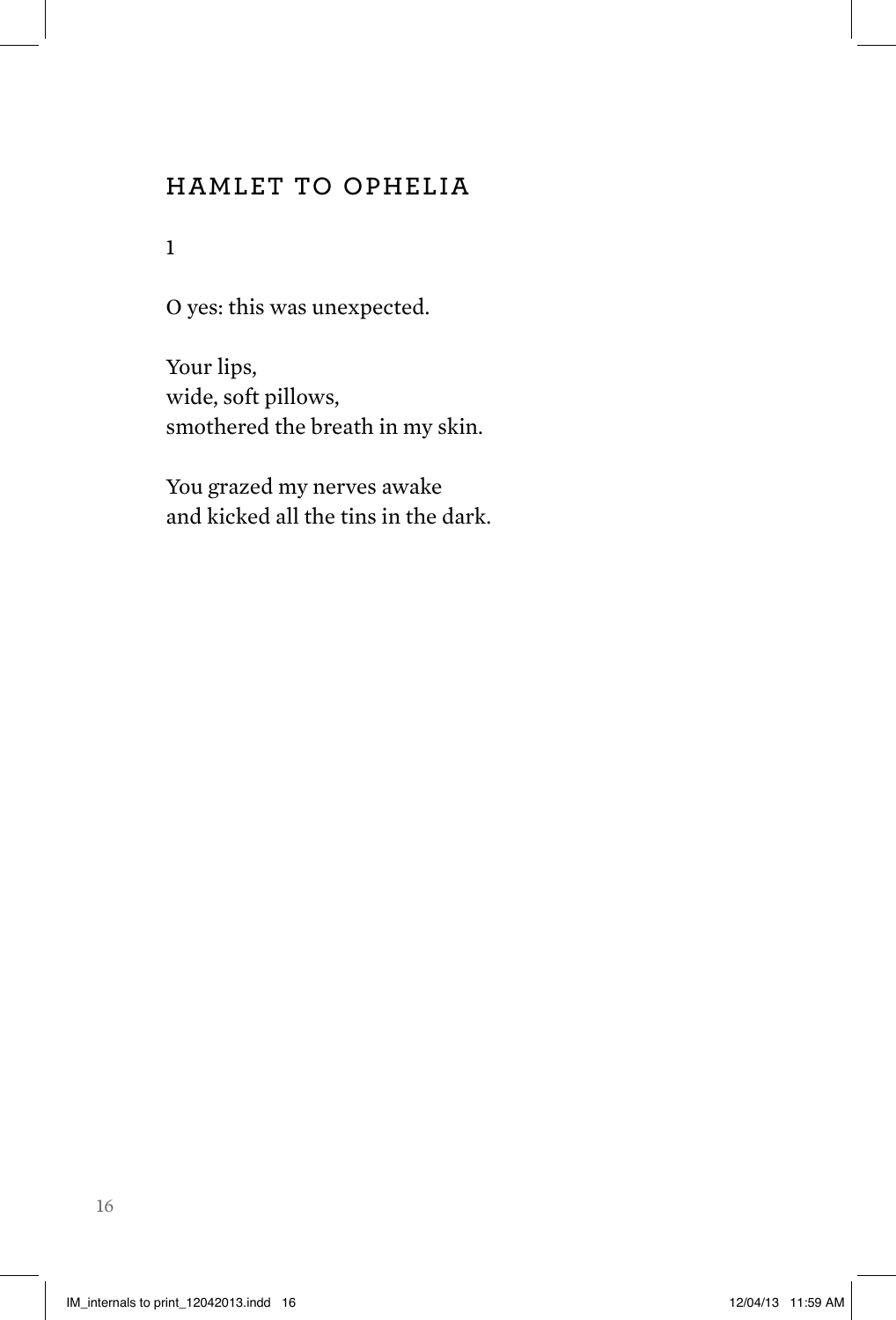Your longing makes me long in unknown ways:

o to be split lengthwise, torn into pieces,

shot upwards, exploded high,

showered on the world in purple glitter,

licked clean while still twitching,

buried in a mound of quicksand,

made immortal

by the snouts of delicate maggots.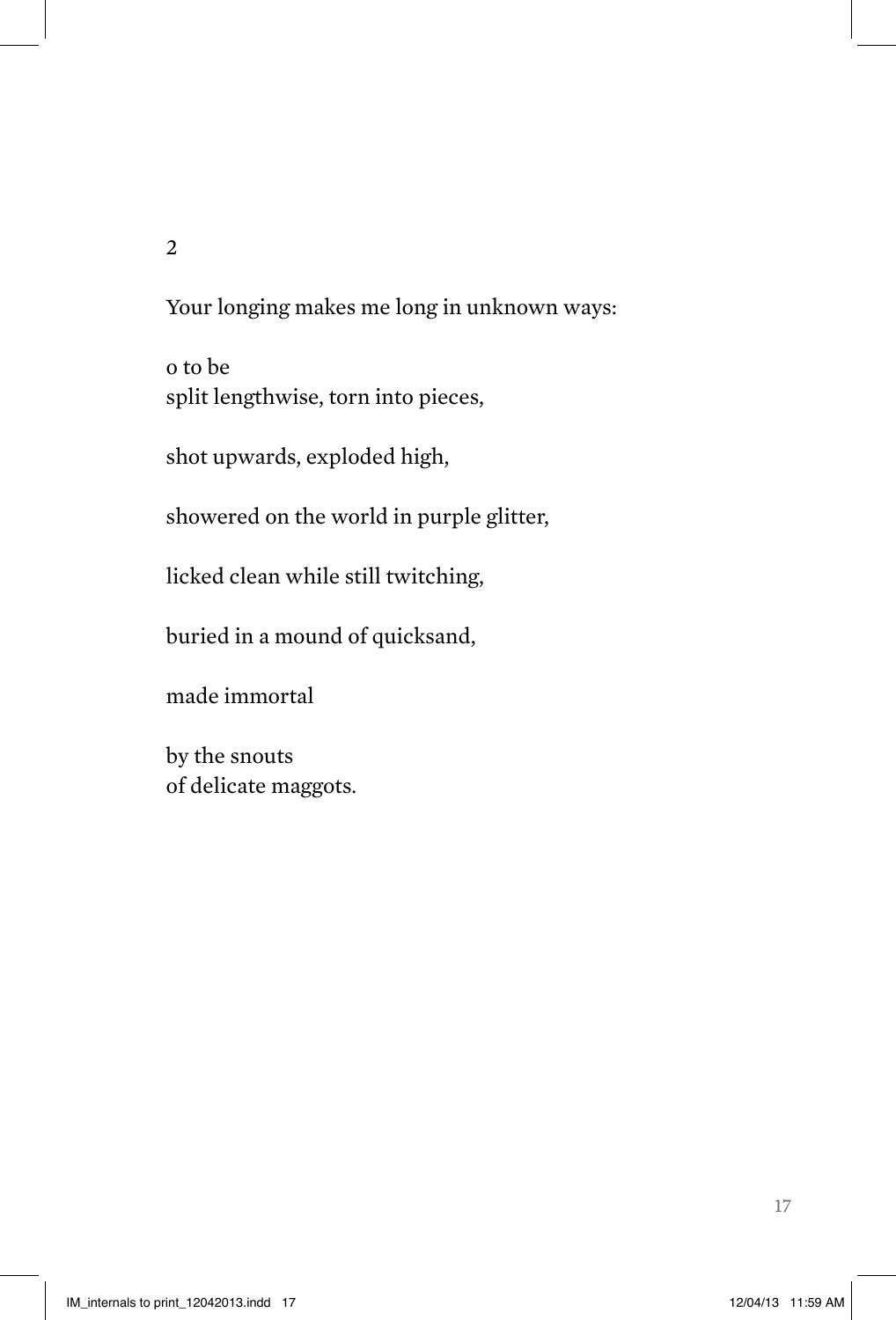#### **Venus to Mars**

1

You came close and my soul opened with my mouth.

I think I must learn the language of civilised lovers:

not too much, never too little, revealing, never embarrassing,

promising, never binding: reticent, never fearful:

you planted a holy jellysnake under my tongue.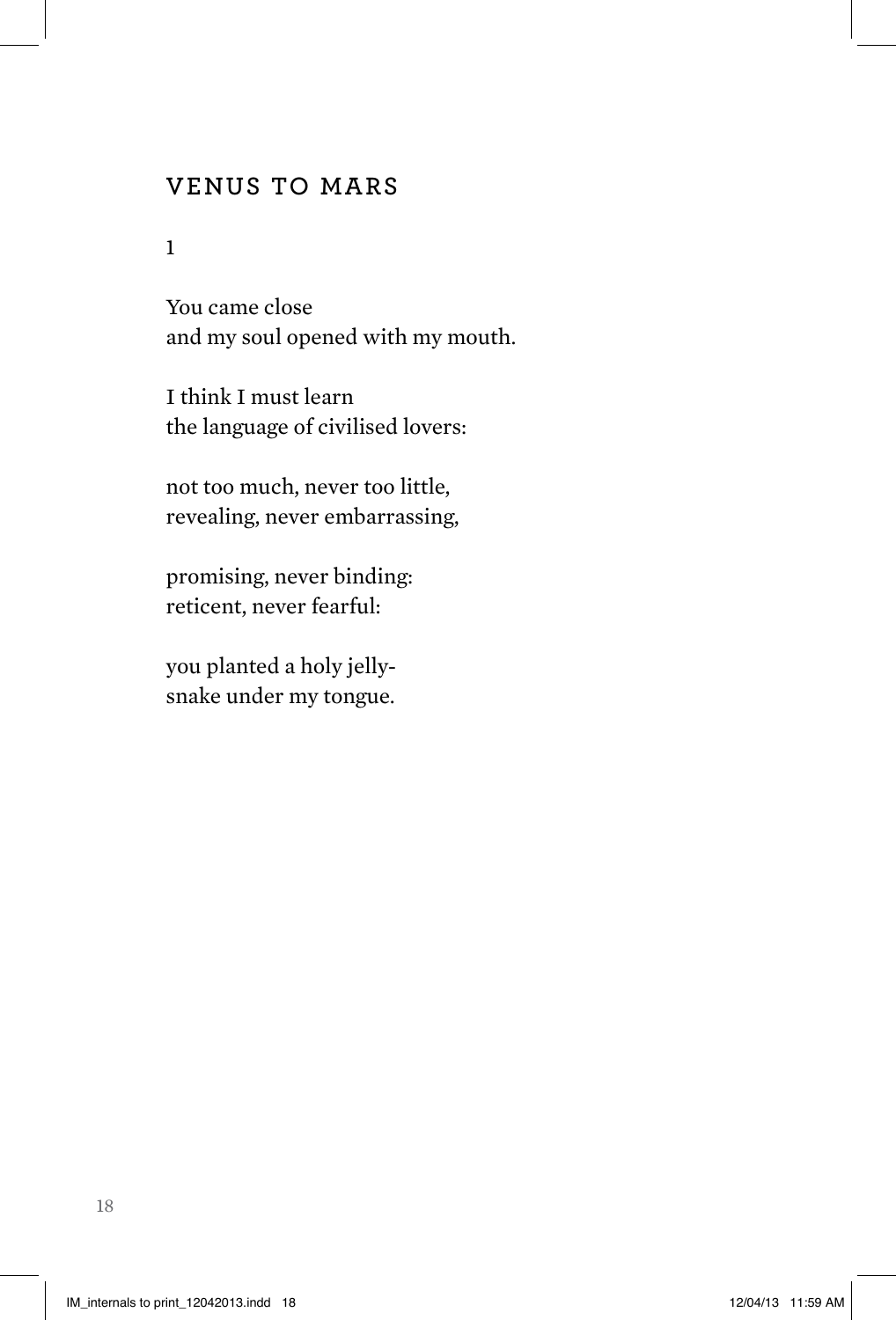You knock my socks off and kiss my feet.

Palm on my fever, you kiss my runny nose.

In this dream, those are not repulsive

and every corner of my forgotten body blooms with invisible beauty.

Your absence makes me ideal.

My absence makes you wait for an imagined truth.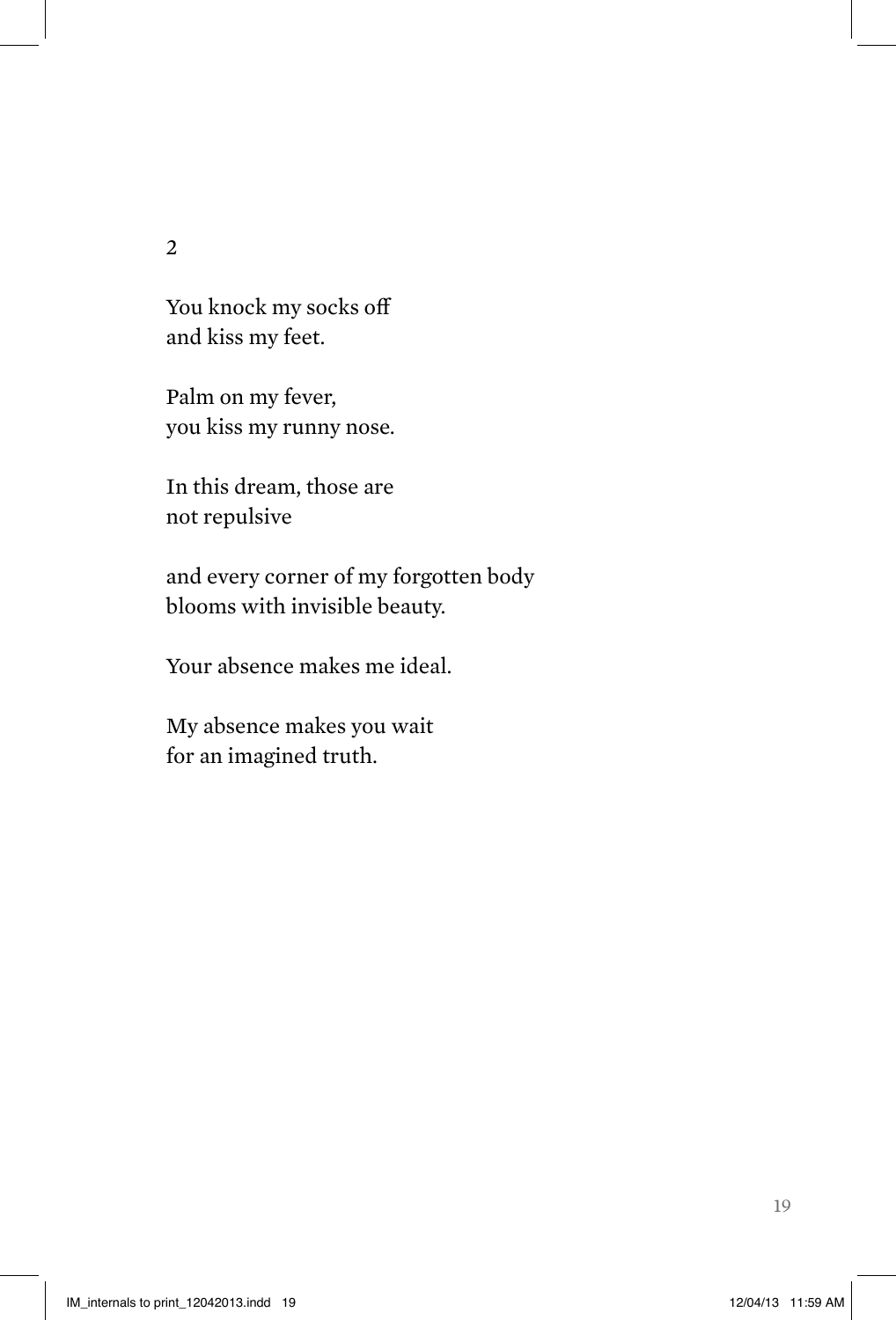Yes, want. I know. Want. Want.

But why must you have me? Why stop the fire of thought with the soil of memory?

Desdemonas get too snivelly and Othellos protest too much before they go for the kill.

I like it like this:

exquisite desire stretches thought on a divine rack

and lost in a cloud of perfume the teenage belly gets to know it all.

Why rush certainty, that serrated knife, slicing through grist and fat

and reduce this steaming plate to congealed rubbish?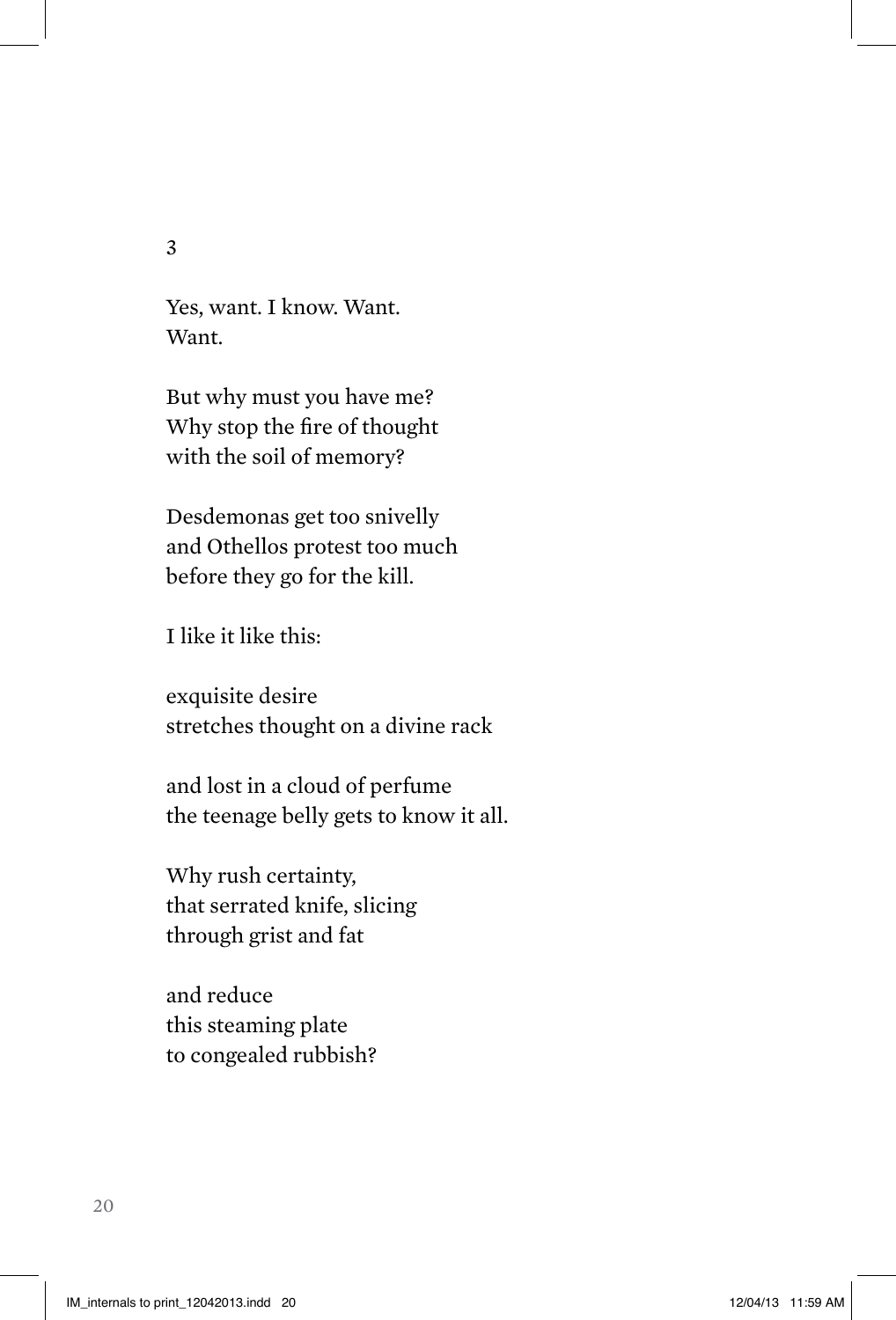#### **Mary to Joseph**

1

It was good to be boss elated and strong

attractively mysterious: infinitely beddable/forgettable, a body –

albeit one pleasantly powered by the mind, that pulsating accessory with eight gears,

when it started raining drops of gentle loves in your past I had not walked:

and the rain washed my lipstick off,

built me a water skin of man-instinct which knows what needs doing

and rubs the mud of trust warm around my muscles:

the feathery thought fingering the nerve.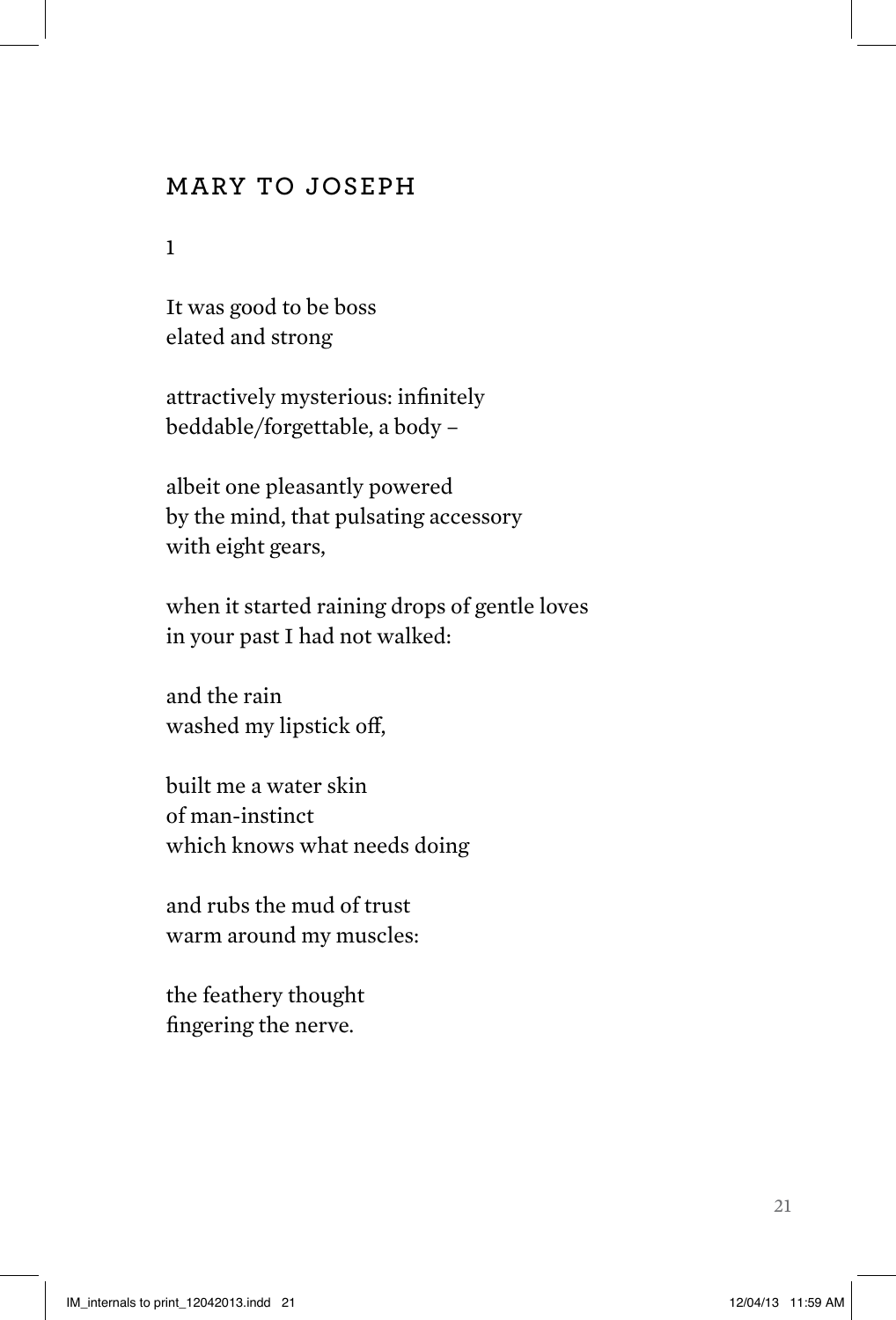You there and me here the words are gone:

it's the pre-verbal, the foreign, the tongue too big for the mouth full of gratuitous meaning:

I've spent my life reading the poems you lived. I may be too young for this.

I wonder: would you still have me

if my vagina weren't young?